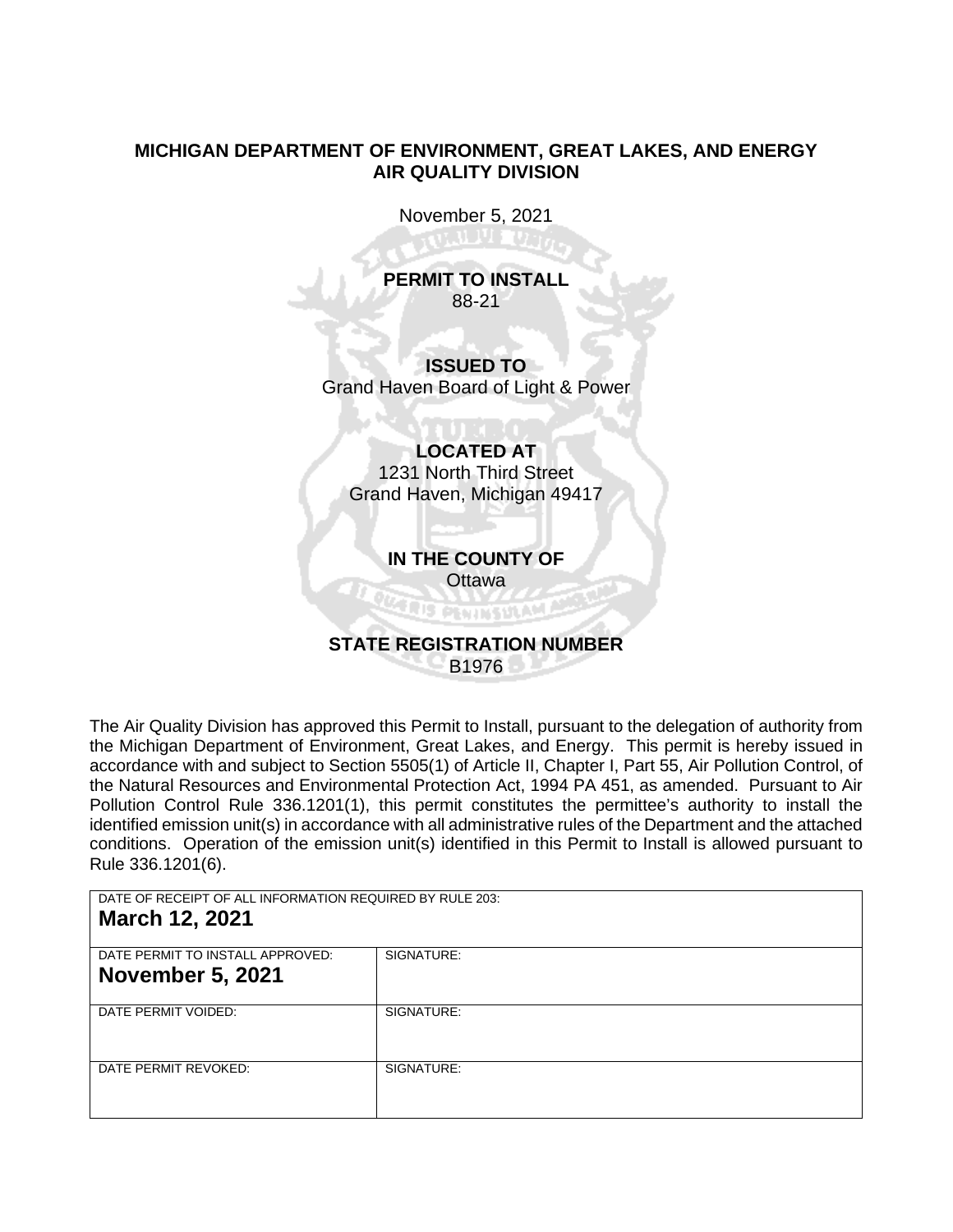# PERMIT TO INSTALL

# **Table of Contents**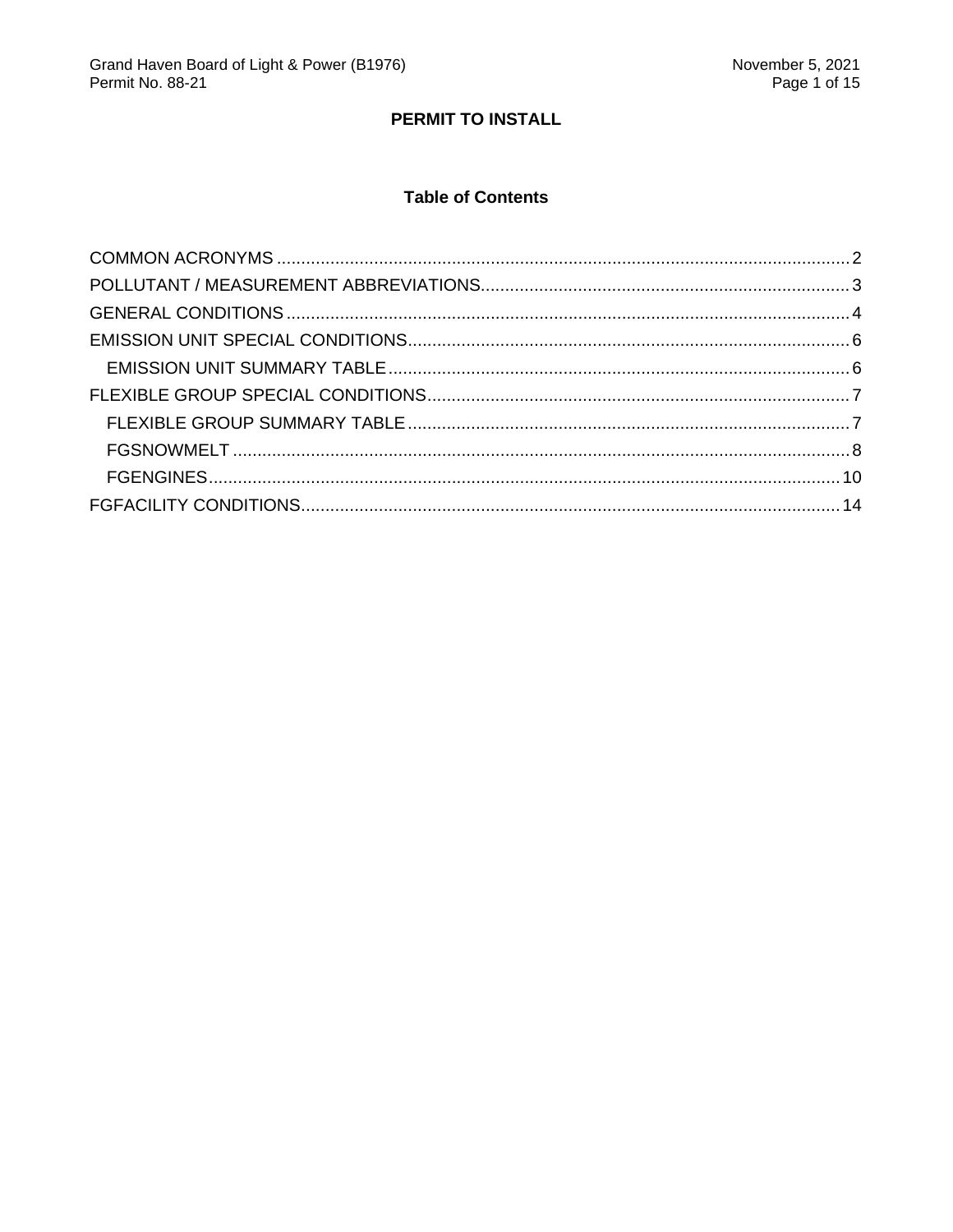#### **COMMON ACRONYMS**

<span id="page-2-0"></span>

| AQD                        | Air Quality Division                                        |
|----------------------------|-------------------------------------------------------------|
| <b>BACT</b>                | Best Available Control Technology                           |
| CAA                        | Clean Air Act                                               |
| <b>CAM</b>                 | <b>Compliance Assurance Monitoring</b>                      |
| <b>CEMS</b>                | <b>Continuous Emission Monitoring System</b>                |
| <b>CFR</b>                 | Code of Federal Regulations                                 |
| <b>COMS</b>                | <b>Continuous Opacity Monitoring System</b>                 |
| Department/department/EGLE | Michigan Department of Environment, Great Lakes, and Energy |
| EU                         | <b>Emission Unit</b>                                        |
| FG                         | <b>Flexible Group</b>                                       |
| <b>GACS</b>                | <b>Gallons of Applied Coating Solids</b>                    |
| GC                         | <b>General Condition</b>                                    |
| <b>GHGs</b>                | Greenhouse Gases                                            |
| <b>HVLP</b>                | High Volume Low Pressure*                                   |
| ID                         | Identification                                              |
| <b>IRSL</b>                | Initial Risk Screening Level                                |
| <b>ITSL</b>                | Initial Threshold Screening Level                           |
| LAER                       | Lowest Achievable Emission Rate                             |
| <b>MACT</b>                | Maximum Achievable Control Technology                       |
| <b>MAERS</b>               | Michigan Air Emissions Reporting System                     |
| <b>MAP</b>                 | Malfunction Abatement Plan                                  |
| <b>MSDS</b>                | <b>Material Safety Data Sheet</b>                           |
| NA.                        | Not Applicable                                              |
| <b>NAAQS</b>               | National Ambient Air Quality Standards                      |
| <b>NESHAP</b>              | National Emission Standard for Hazardous Air Pollutants     |
| <b>NSPS</b>                | New Source Performance Standards                            |
| <b>NSR</b>                 | New Source Review                                           |
| <b>PS</b>                  | Performance Specification                                   |
| <b>PSD</b>                 | Prevention of Significant Deterioration                     |
| <b>PTE</b>                 | <b>Permanent Total Enclosure</b>                            |
| PTI                        | Permit to Install                                           |
| <b>RACT</b>                | Reasonable Available Control Technology                     |
| <b>ROP</b>                 | <b>Renewable Operating Permit</b>                           |
| <b>SC</b>                  | <b>Special Condition</b>                                    |
| <b>SCR</b>                 | Selective Catalytic Reduction                               |
| <b>SNCR</b>                | Selective Non-Catalytic Reduction                           |
| <b>SRN</b>                 | <b>State Registration Number</b>                            |
| TBD.                       | To Be Determined                                            |
| <b>TEQ</b>                 | <b>Toxicity Equivalence Quotient</b>                        |
| USEPA/EPA                  | United States Environmental Protection Agency               |
| VE                         | Visible Emissions                                           |
|                            |                                                             |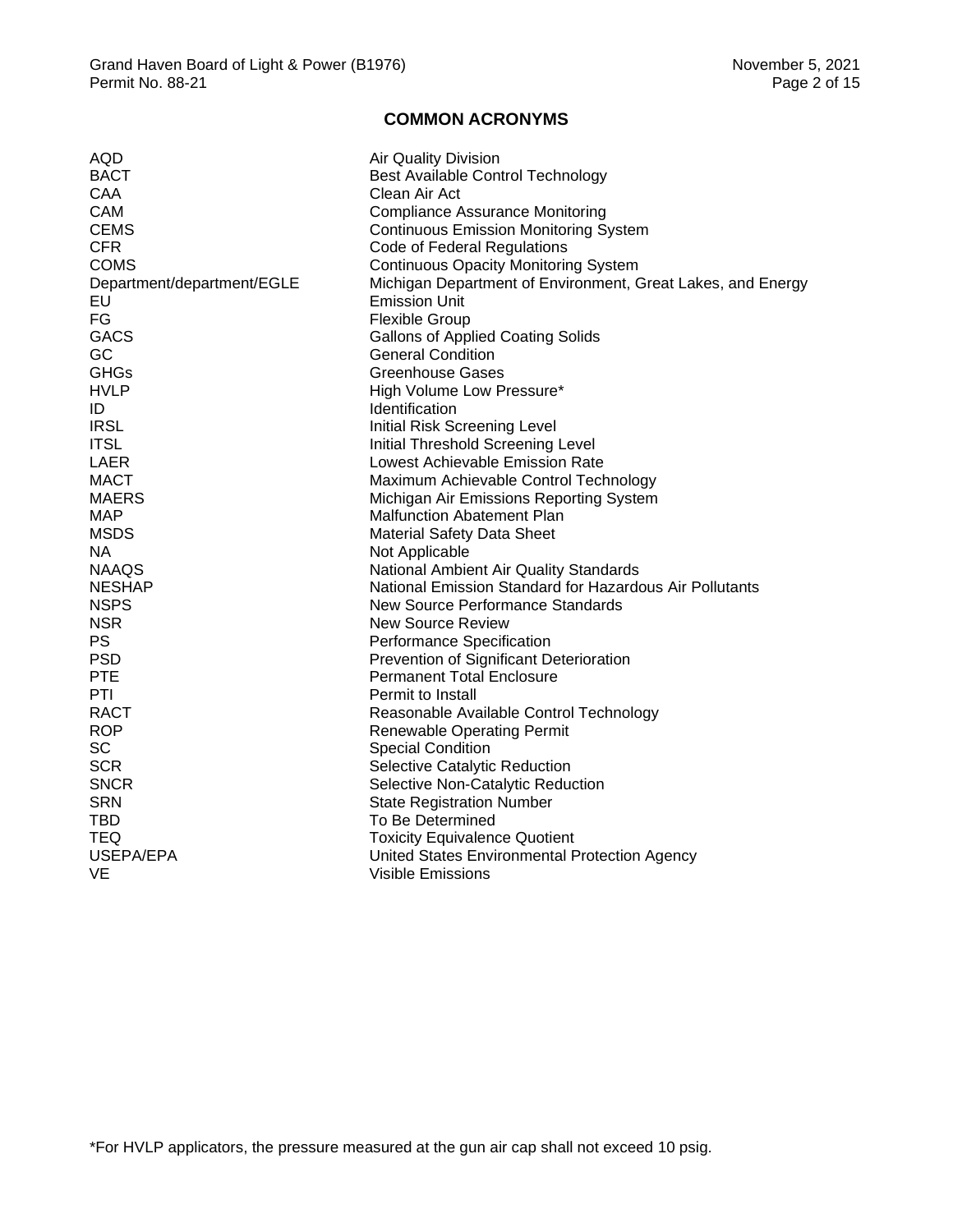# **POLLUTANT / MEASUREMENT ABBREVIATIONS**

<span id="page-3-0"></span>

| acfm              | Actual cubic feet per minute                                     |
|-------------------|------------------------------------------------------------------|
| BTU               | <b>British Thermal Unit</b>                                      |
| $^{\circ}C$       | Degrees Celsius                                                  |
| CO                | Carbon Monoxide                                                  |
| CO <sub>2</sub> e | Carbon Dioxide Equivalent                                        |
| dscf              | Dry standard cubic foot                                          |
| dscm              | Dry standard cubic meter                                         |
| $\overline{F}$    | Degrees Fahrenheit                                               |
| gr                | Grains                                                           |
| HAP               | Hazardous Air Pollutant                                          |
| Hg                | Mercury                                                          |
| hr                | Hour                                                             |
| HP.               | Horsepower                                                       |
| $H_2S$            | Hydrogen Sulfide                                                 |
| kW                | Kilowatt                                                         |
| lb                | Pound                                                            |
| m                 | Meter                                                            |
| mg                | Milligram                                                        |
| mm                | Millimeter                                                       |
| мм                | Million                                                          |
| MW                | Megawatts                                                        |
| <b>NMOC</b>       | Non-Methane Organic Compounds                                    |
| NO <sub>x</sub>   | Oxides of Nitrogen                                               |
| ng                | Nanogram                                                         |
| PM.               | <b>Particulate Matter</b>                                        |
| <b>PM10</b>       | Particulate Matter equal to or less than 10 microns in diameter  |
| PM2.5             | Particulate Matter equal to or less than 2.5 microns in diameter |
| pph               | Pounds per hour                                                  |
| ppm               | Parts per million                                                |
| ppmv              | Parts per million by volume                                      |
| ppmw              | Parts per million by weight                                      |
| psia              | Pounds per square inch absolute                                  |
| psig              | Pounds per square inch gauge                                     |
| scf               | Standard cubic feet                                              |
| sec               | Seconds                                                          |
| SO <sub>2</sub>   | Sulfur Dioxide                                                   |
| TAC               | Toxic Air Contaminant                                            |
| Temp              | Temperature                                                      |
| <b>THC</b>        | <b>Total Hydrocarbons</b>                                        |
| tpy               | Tons per year                                                    |
| μg                | Microgram                                                        |
| μm                | Micrometer or Micron                                             |
| VOC               | Volatile Organic Compounds                                       |
| уr                | Year                                                             |
|                   |                                                                  |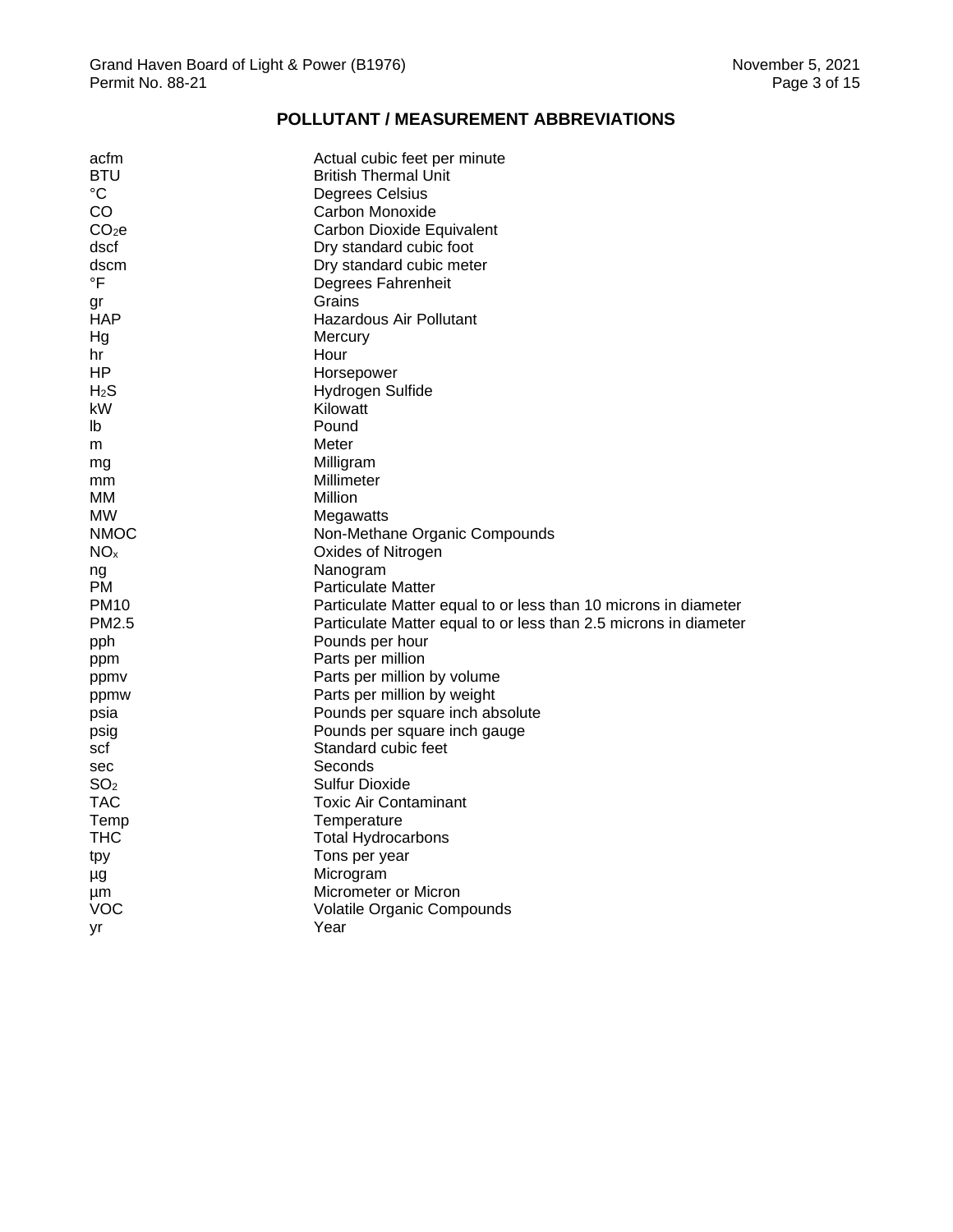#### **GENERAL CONDITIONS**

- <span id="page-4-0"></span>1. The process or process equipment covered by this permit shall not be reconstructed, relocated, or modified, unless a Permit to Install authorizing such action is issued by the Department, except to the extent such action is exempt from the Permit to Install requirements by any applicable rule. **(R 336.1201(1))**
- 2. If the installation, construction, reconstruction, relocation, or modification of the equipment for which this permit has been approved has not commenced within 18 months, or has been interrupted for 18 months, this permit shall become void unless otherwise authorized by the Department. Furthermore, the permittee or the designated authorized agent shall notify the Department via the Supervisor, Permit Section, Air Quality Division, Michigan Department of Environment, Great Lakes, and Energy, P.O. Box 30260, Lansing, Michigan 48909-7760, if it is decided not to pursue the installation, construction, reconstruction, relocation, or modification of the equipment allowed by this Permit to Install. **(R 336.1201(4))**
- 3. If this Permit to Install is issued for a process or process equipment located at a stationary source that is not subject to the Renewable Operating Permit program requirements pursuant to Rule 210 (R 336.1210), operation of the process or process equipment is allowed by this permit if the equipment performs in accordance with the terms and conditions of this Permit to Install. **(R 336.1201(6)(b))**
- 4. The Department may, after notice and opportunity for a hearing, revoke this Permit to Install if evidence indicates the process or process equipment is not performing in accordance with the terms and conditions of this permit or is violating the Department's rules or the Clean Air Act. **(R 336.1201(8), Section 5510 of Act 451, PA 1994)**
- 5. The terms and conditions of this Permit to Install shall apply to any person or legal entity that now or hereafter owns or operates the process or process equipment at the location authorized by this Permit to Install. If the new owner or operator submits a written request to the Department pursuant to Rule 219 and the Department approves the request, this permit will be amended to reflect the change of ownership or operational control. The request must include all of the information required by subrules (1)(a), (b), and (c) of Rule 219 and shall be sent to the District Supervisor, Air Quality Division, Michigan Department of Environment, Great Lakes, and Energy. **(R 336.1219)**
- 6. Operation of this equipment shall not result in the emission of an air contaminant which causes injurious effects to human health or safety, animal life, plant life of significant economic value, or property, or which causes unreasonable interference with the comfortable enjoyment of life and property. **(R 336.1901)**
- 7. The permittee shall provide notice of an abnormal condition, start-up, shutdown, or malfunction that results in emissions of a hazardous or toxic air pollutant which continue for more than one hour in excess of any applicable standard or limitation, or emissions of any air contaminant continuing for more than two hours in excess of an applicable standard or limitation, as required in Rule 912, to the Department. The notice shall be provided not later than two business days after start-up, shutdown, or discovery of the abnormal condition or malfunction. Written reports, if required, must be filed with the Department within 10 days after the startup or shutdown occurred, within 10 days after the abnormal condition or malfunction has been corrected, or within 30 days of discovery of the abnormal condition or malfunction, whichever is first. The written reports shall include all of the information required in Rule 912(5). **(R 336.1912)**
- 8. Approval of this permit does not exempt the permittee from complying with any future applicable requirements which may be promulgated under Part 55 of 1994 PA 451, as amended or the Federal Clean Air Act.
- 9. Approval of this permit does not obviate the necessity of obtaining such permits or approvals from other units of government as required by law.
- 10. Operation of this equipment may be subject to other requirements of Part 55 of 1994 PA 451, as amended and the rules promulgated thereunder.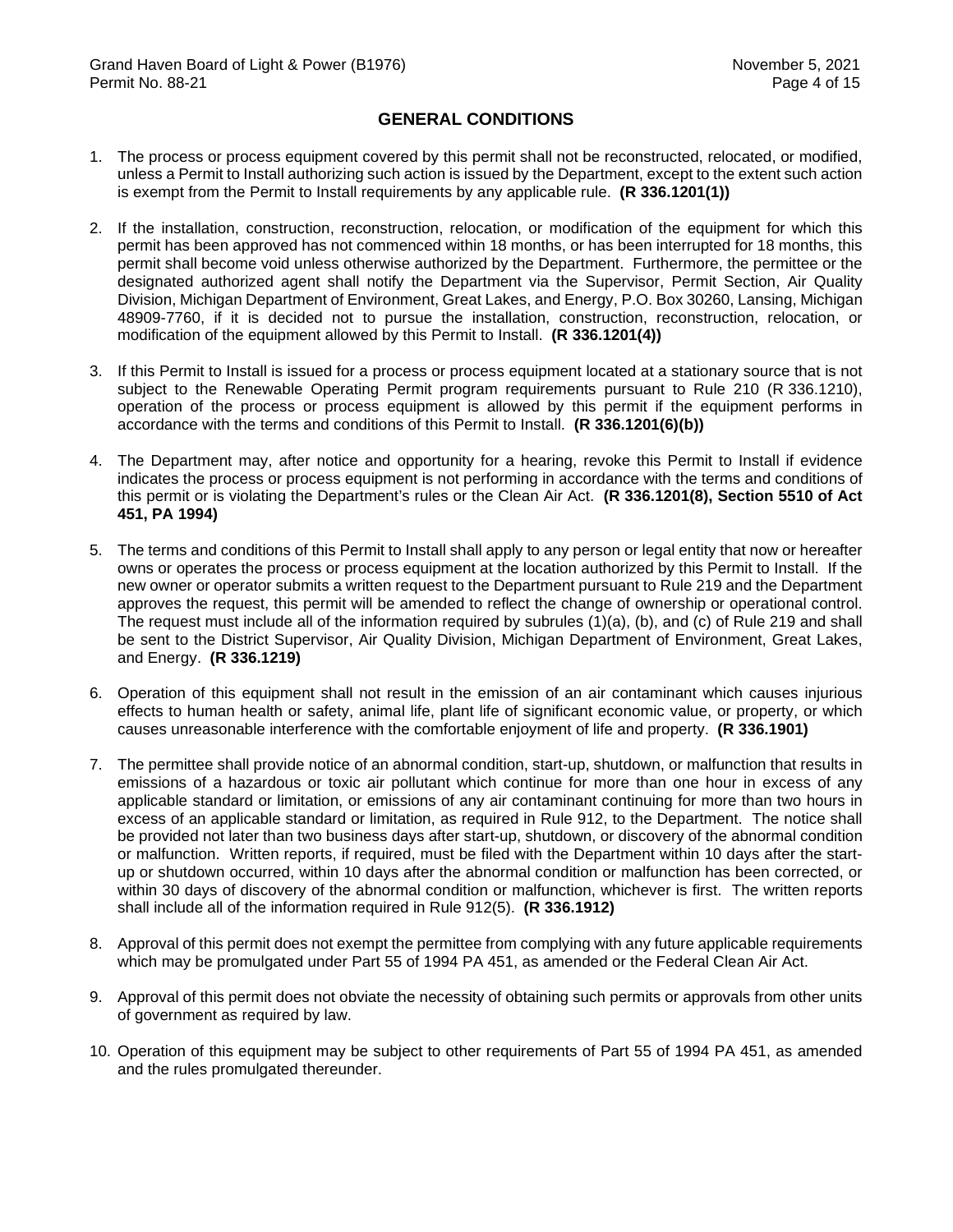- 11. Except as provided in subrules (2) and (3) or unless the special conditions of the Permit to Install include an alternate opacity limit established pursuant to subrule (4) of Rule 301, the permittee shall not cause or permit to be discharged into the outer air from a process or process equipment a visible emission of density greater than the most stringent of the following. The grading of visible emissions shall be determined in accordance with Rule 303 (R 336.1303). **(R 336.1301)**
	- a) A six-minute average of 20 percent opacity, except for one six-minute average per hour of not more than 27 percent opacity.
	- b) A visible emission limit specified by an applicable federal new source performance standard.
	- c) A visible emission limit specified as a condition of this Permit to Install.
- 12. Collected air contaminants shall be removed as necessary to maintain the equipment at the required operating efficiency. The collection and disposal of air contaminants shall be performed in a manner so as to minimize the introduction of contaminants to the outer air. Transport of collected air contaminants in Priority I and II areas requires the use of material handling methods specified in Rule 370(2). **(R 336.1370)**
- 13. The Department may require the permittee to conduct acceptable performance tests, at the permittee's expense, in accordance with Rule 1001 and Rule 1003, under any of the conditions listed in Rule 1001. **(R 336.2001)**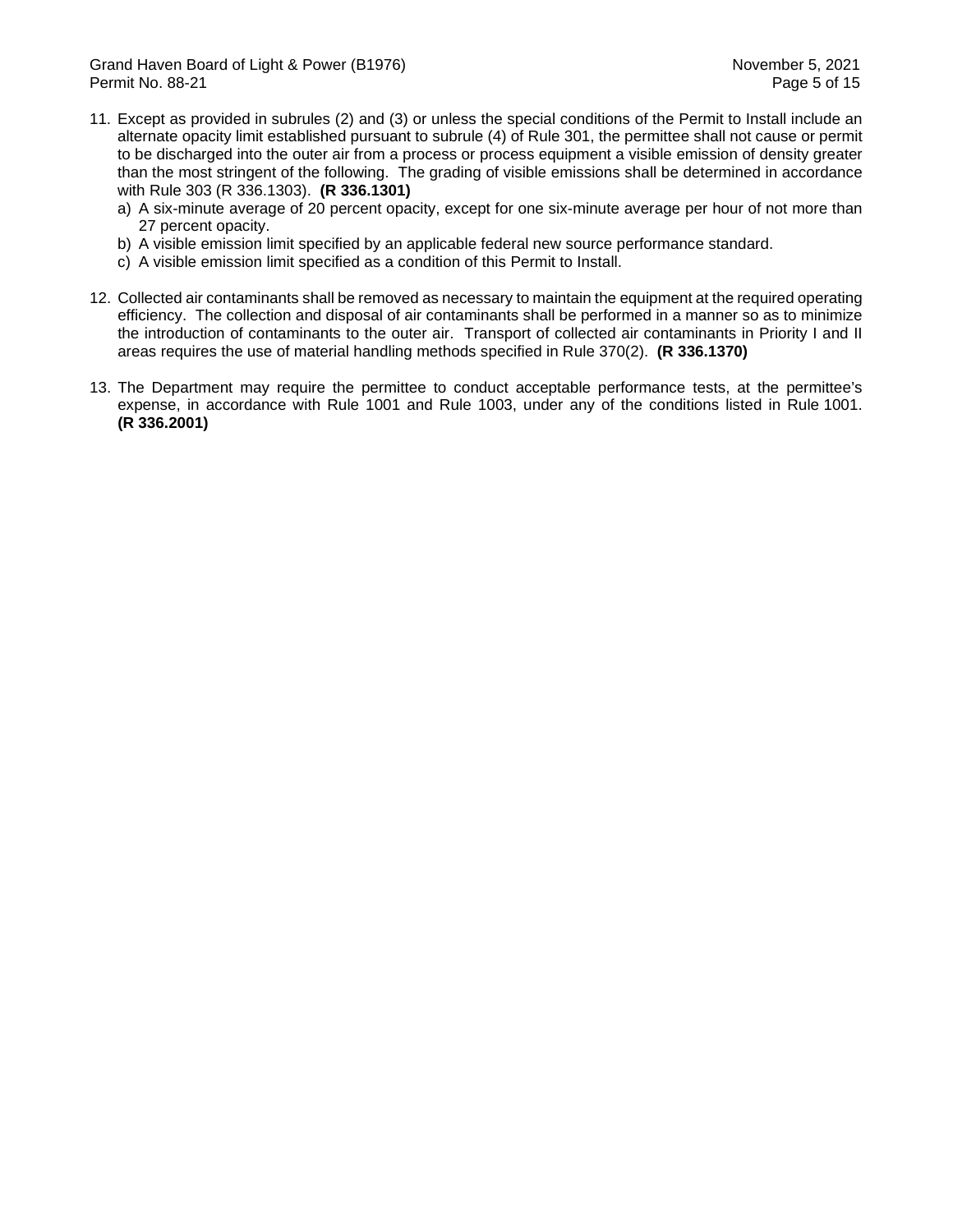# **EMISSION UNIT SPECIAL CONDITIONS**

# **EMISSION UNIT SUMMARY TABLE**

<span id="page-6-1"></span><span id="page-6-0"></span>The descriptions provided below are for informational purposes and do not constitute enforceable conditions.

|                         | <b>Emission Unit Description</b><br>(Including Process Equipment & Control                                                                                                              | <b>Installation</b><br>Date /<br><b>Modification</b> |                          |
|-------------------------|-----------------------------------------------------------------------------------------------------------------------------------------------------------------------------------------|------------------------------------------------------|--------------------------|
| <b>Emission Unit ID</b> | Device(s))                                                                                                                                                                              | <b>Date</b>                                          | <b>Flexible Group ID</b> |
| EU-BOILER1              | 4 MMBTU/hr natural gas-fired boiler to<br>provide hot water for building heat and the<br>snowmelt system.                                                                               | 11/2020                                              | <b>FGSNOWMELT</b>        |
| EU-BOILER2              | 4 MMBTU/hr natural gas-fired boiler to<br>provide hot water for building heat and the<br>snowmelt system.                                                                               | 11/2020                                              | <b>FGSNOWMELT</b>        |
| EU-BOILER3              | 4 MMBTU/hr natural gas-fired boiler to<br>provide hot water for building heat and the<br>snowmelt system.                                                                               | 11/2020                                              | <b>FGSNOWMELT</b>        |
| EU-BOILER4              | 4 MMBTU/hr natural gas-fired boiler to<br>provide hot water for building heat and the<br>snowmelt system.                                                                               | 11/2020                                              | <b>FGSNOWMELT</b>        |
| EU-BOILER5              | 4 MMBTU/hr natural gas-fired boiler to<br>provide hot water for building heat and the<br>snowmelt system.                                                                               | 11/2020                                              | <b>FGSNOWMELT</b>        |
| EU-ENGINE1              | 3,500 brake-horsepower (bhp) (2.5 MW)<br>natural gas-fired reciprocating internal<br>combustion engine (RICE) equipped with an<br>oxidation catalyst to reduce CO and VOC<br>emissions. | <b>TBD</b>                                           | <b>FGENGINES</b>         |
| <b>EU-ENGINE2</b>       | 3,500 bhp (2.5 MW) natural gas-fired RICE<br>equipped with an oxidation catalyst to<br>reduce CO and VOC emissions.                                                                     | <b>TBD</b>                                           | <b>FGENGINES</b>         |
| <b>EU-ENGINE3</b>       | 3,500 bhp (2.5 MW) natural gas-fired RICE<br>equipped with an oxidation catalyst to<br>reduce CO and VOC emissions.                                                                     | <b>TBD</b>                                           | <b>FGENGINES</b>         |
| <b>EU-ENGINE4</b>       | 3,500 bhp (2.5 MW) natural gas-fired RICE<br>equipped with an oxidation catalyst to<br>reduce CO and VOC emissions.                                                                     | <b>TBD</b>                                           | <b>FGENGINES</b>         |
| <b>EU-ENGINE5</b>       | 3,500 bhp (2.5 MW) natural gas-fired RICE<br>equipped with an oxidation catalyst to<br>reduce CO and VOC emissions.                                                                     | <b>TBD</b>                                           | <b>FGENGINES</b>         |

Changes to the equipment described in this table are subject to the requirements of R 336.1201, except as allowed by R 336.1278 to R 336.1291.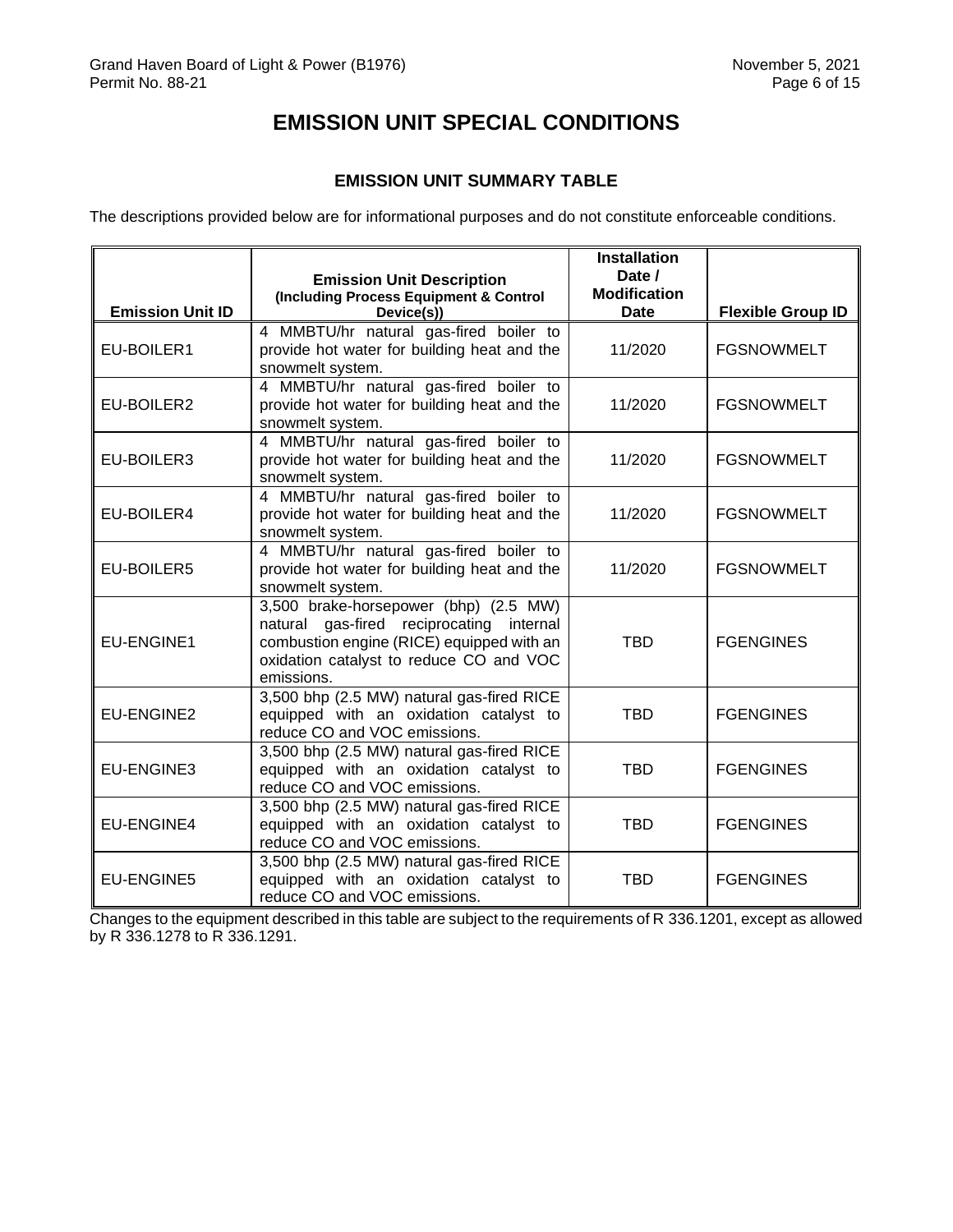# **FLEXIBLE GROUP SPECIAL CONDITIONS**

# **FLEXIBLE GROUP SUMMARY TABLE**

<span id="page-7-1"></span><span id="page-7-0"></span>The descriptions provided below are for informational purposes and do not constitute enforceable conditions.

| <b>Flexible Group ID</b> | <b>Flexible Group Description</b>                                                  | <b>Associated</b><br><b>Emission Unit IDs</b> |
|--------------------------|------------------------------------------------------------------------------------|-----------------------------------------------|
|                          | Five (5) boilers supplying hot water for building heat<br>and the snowmelt system. | EU-BOILER1,                                   |
|                          |                                                                                    | EU-BOILER2,                                   |
| <b>FGSNOWMELT</b>        |                                                                                    | EU-BOILER3,                                   |
|                          |                                                                                    | EU-BOILER4,                                   |
|                          |                                                                                    | EU-BOILER5                                    |
| <b>FGENGINES</b>         |                                                                                    | EU-ENGINE1,                                   |
|                          | Five (5) natural gas-fired RICE                                                    | EU-ENGINE2,                                   |
|                          |                                                                                    | EU-ENGINE3,                                   |
|                          |                                                                                    | EU-ENGINE4,                                   |
|                          |                                                                                    | EU-ENGINE5                                    |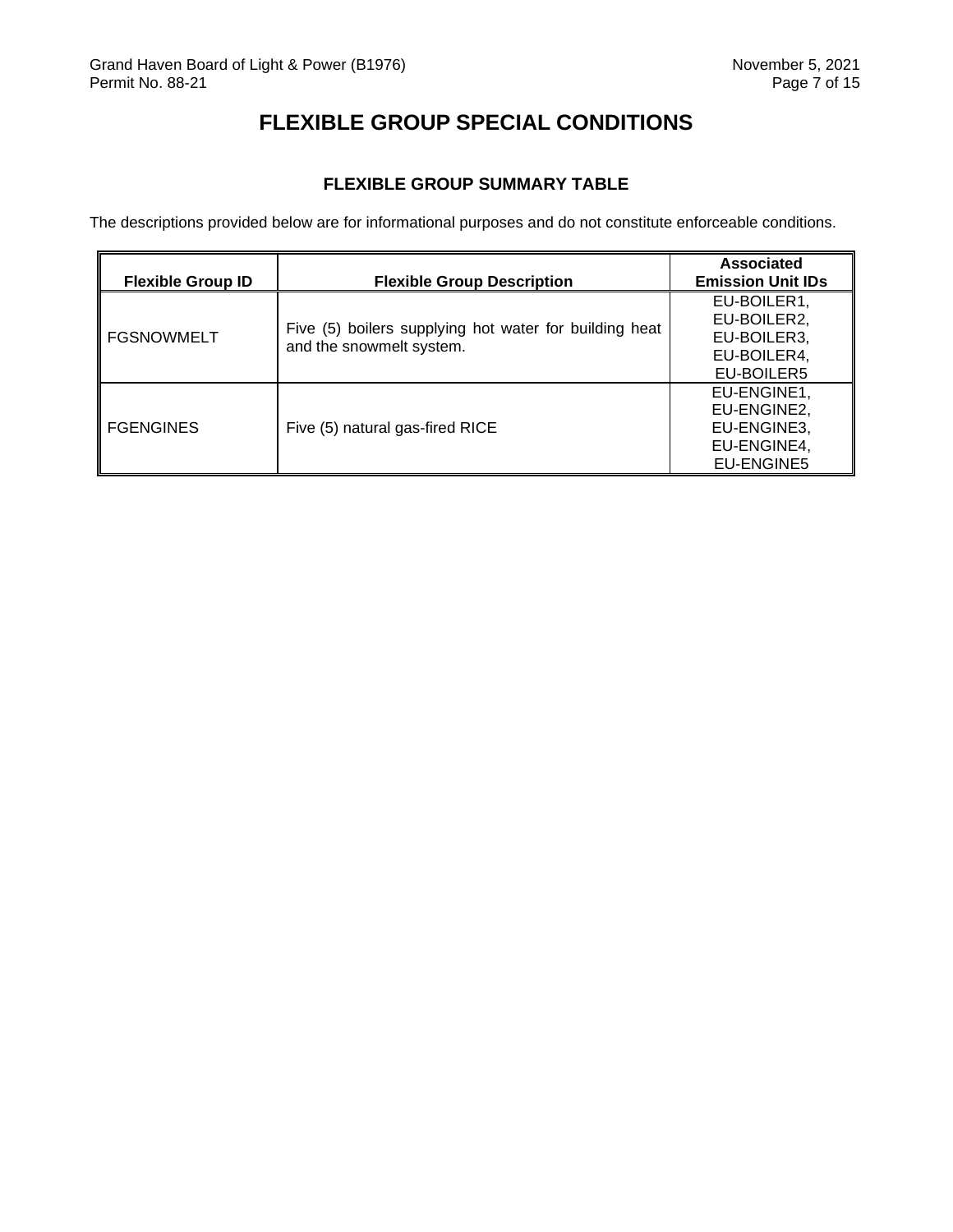# **FGSNOWMELT FLEXIBLE GROUP CONDITIONS**

#### <span id="page-8-0"></span>**DESCRIPTION**

Five (5) boilers supplying hot water for building heat and the snowmelt system.

**Emission Unit:** EU-BOILER1, EU-BOILER2, EU-BOILER3, EU-BOILER4, EU-BOILER5

#### **POLLUTION CONTROL EQUIPMENT**

NA

#### **I. EMISSION LIMIT(S)**

NA

## **II. MATERIAL LIMIT(S)**

1. The permittee shall only burn natural gas in each boiler in FGSNOWMELT. **(R 336.1702, 40 CFR 52.21(c) & (d))**

#### **III. PROCESS/OPERATIONAL RESTRICTION(S)**

NA

#### **IV. DESIGN/EQUIPMENT PARAMETER(S)**

1. The heat input capacity of EU-BOILER1, EU-BOILER2, EU-BOILER3, EU-BOILER4, and EU-BOILER5, individually, shall not exceed a maximum of 4 MMBTU per hour. **(40 CFR 52.21(c) & (d))**

#### **V. TESTING/SAMPLING**

NA

## **VI. MONITORING/RECORDKEEPING**

NA

#### **VII. REPORTING**

1. Within 30 days after completion of the installation, construction, reconstruction, relocation, or modification authorized by this Permit to Install, the permittee or the authorized agent pursuant to Rule 204, shall notify the AQD District Supervisor, in writing, of the completion of the activity. Completion of the installation, construction, reconstruction, relocation, or modification is considered to occur not later than commencement of trial operation of FGSNOWMELT. **(R 336.1201(7)(a))**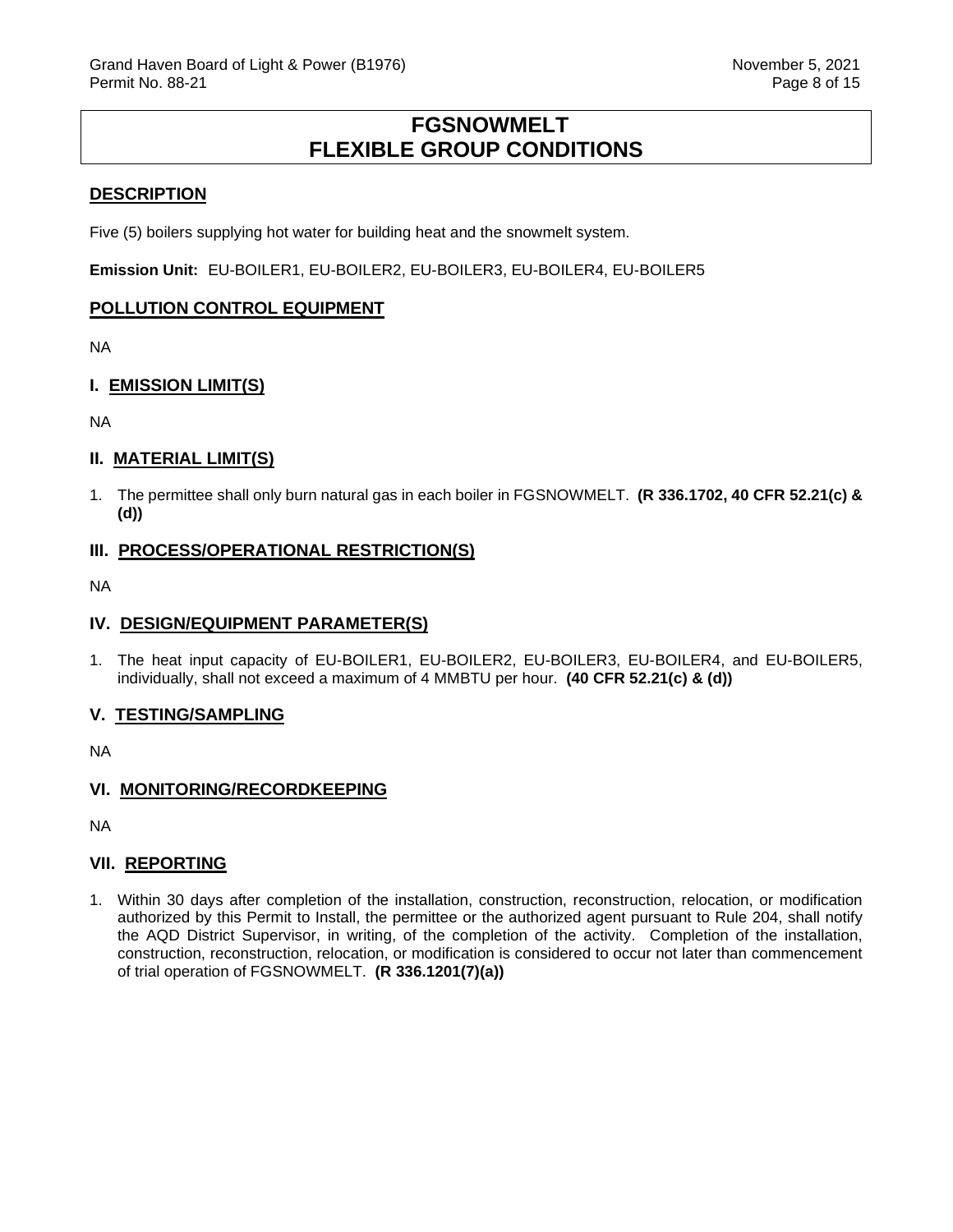## **VIII. STACK/VENT RESTRICTION(S)**

The exhaust gases from the stacks listed in the table below shall be discharged unobstructed vertically upwards to the ambient air unless otherwise noted:

| <b>Stack &amp; Vent ID</b>                                                                               | <b>Maximum Exhaust</b><br>Diameter /<br><b>Dimensions</b><br>(inches) | <b>Minimum Height</b><br><b>Above Ground</b><br>(feet) | <b>Underlying Applicable</b><br><b>Requirements</b> |  |
|----------------------------------------------------------------------------------------------------------|-----------------------------------------------------------------------|--------------------------------------------------------|-----------------------------------------------------|--|
| 1. SVBLR1 <sup>a</sup>                                                                                   | 10                                                                    | 30                                                     | 40 CFR 52.21(c) & (d)                               |  |
| 2. SVBLR2 <sup>a</sup>                                                                                   | 10                                                                    | 30                                                     | 40 CFR 52.21(c) & (d)                               |  |
| 3. SVBLR3 <sup>a</sup>                                                                                   | 10                                                                    | 30                                                     | 40 CFR 52.21(c) & (d)                               |  |
| 4. SVBLR4 <sup>a</sup>                                                                                   | 10                                                                    | 30                                                     | 40 CFR 52.21(c) & (d)                               |  |
| 5. SVBLR5 <sup>a</sup>                                                                                   | 10                                                                    | 30                                                     | 40 CFR 52.21(c) & (d)                               |  |
| <sup>a</sup> SC IX.1 contains the date of compliance for the stack height and unobstructed configuration |                                                                       |                                                        |                                                     |  |

# **IX. OTHER REQUIREMENT(S)**

1. The permittee shall comply with the minimum height above ground and unobstructed configuration from SVBLR1, SVBLR2, SVBLR3, SVBLR4, SVBLR5 upon completion of relocation of EU-BOILER1, EU-BOILER2, EU-BOILER3, EU-BOILER4, and EU-BOILER5. **(40 CFR 52.21(c) & (d))**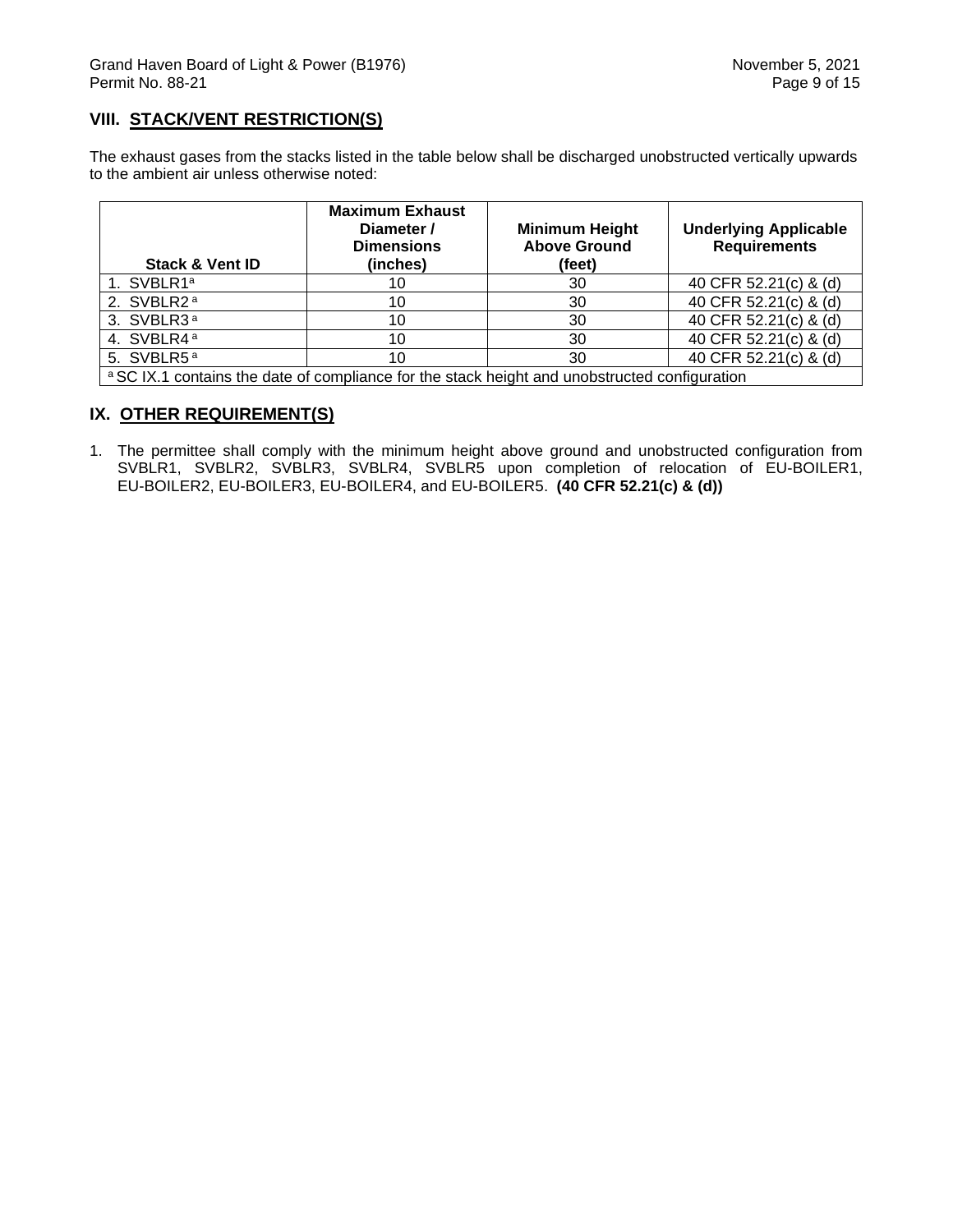# **FGENGINES FLEXIBLE GROUP CONDITIONS**

#### <span id="page-10-0"></span>**DESCRIPTION**

Five (5) natural gas-fired RICE

**Emission Unit:** EU-ENGINE1, EU-ENGINE2, EU-ENGINE3, EU-ENGINE4, EU-ENGINE5

#### **POLLUTION CONTROL EQUIPMENT**

Oxidation Catalyst to control CO and VOC on each engine

#### **I. EMISSION LIMIT(S)**

|                    |                                    | Time Period /       |                  | <b>Monitoring /</b> | <b>Underlying</b>      |
|--------------------|------------------------------------|---------------------|------------------|---------------------|------------------------|
|                    |                                    | Operating           |                  | <b>Testing</b>      | <b>Applicable</b>      |
| <b>Pollutant</b>   | Limit                              | <b>Scenario</b>     | <b>Equipment</b> | <b>Method</b>       | <b>Requirements</b>    |
| 1. NO <sub>x</sub> | 1.0 g/bhp-hr                       | Hourly              | Each engine in   | SC V.1,             | R 336.1205(1)(a),      |
|                    | or                                 |                     | <b>FGENGINES</b> | <b>SC V.2</b>       | 40 CFR 52.21(c) & (d), |
|                    | 82 ppmvd at                        |                     |                  |                     | 40 CFR 60.4233(e),     |
|                    | $15\%$ O <sub>2</sub> <sup>a</sup> |                     |                  |                     | Table 1 of 40 CFR 60   |
|                    |                                    |                     |                  |                     | Subpart JJJJ           |
| 2. $NOx$           | 91 tpy                             | $12$ -month rolling | <b>FGENGINES</b> | <b>SC VI.2</b>      | R 336.1205(1)(a) & (b) |
|                    |                                    | time period as      |                  |                     |                        |
|                    |                                    | determined at the   |                  |                     |                        |
|                    |                                    | end of each         |                  |                     |                        |
|                    |                                    | calendar month      |                  |                     |                        |
| 3. CO              | 2.0 g/bhp-hr                       | Hourly              | Each engine in   | SC V.1,             | 40 CFR 60.4233(e),     |
|                    | or                                 |                     | <b>FGENGINES</b> | <b>SC V.2</b>       | Table 1 of 40 CFR 60   |
|                    | 270 ppmvd at                       |                     |                  |                     | Subpart JJJJ           |
|                    | $15\%$ $O_2$ <sup>a</sup>          |                     |                  |                     |                        |
| 4. CO              | 91 tpy                             | 12-month rolling    | <b>FGENGINES</b> | SC VI.2             | R 336.1205(1)(a) & (b) |
|                    |                                    | time period as      |                  |                     |                        |
|                    |                                    | determined at the   |                  |                     |                        |
|                    |                                    | end of each         |                  |                     |                        |
|                    |                                    | calendar month      |                  |                     |                        |
| 5. VOC             | 0.7 g/bhp-hr                       | Hourly              | Each engine in   | SC V.1,             | 40 CFR 60.4233(e),     |
|                    | or                                 |                     | <b>FGENGINES</b> | <b>SC V.2</b>       | Table 1 of 40 CFR 60   |
|                    | 60 ppmvd at                        |                     |                  |                     | Subpart JJJJ           |
|                    | $15\%$ O <sub>2</sub> a,b          |                     |                  |                     |                        |
| 6. VOC             | $6.2$ pph $\textdegree$            | Hourly              | Each engine in   | <b>SC V.2</b>       | R 336.1205(1)(a),      |
|                    |                                    |                     | <b>FGENGINES</b> |                     | R 336.1702(a)          |
| 7. VOC             | 73 tpy <sup>c</sup>                | 12-month rolling    | <b>FGENGINES</b> | <b>SC VI.2</b>      | R 336.1205(1)(a) & (b) |
|                    |                                    | time period as      |                  |                     |                        |
|                    |                                    | determined at the   |                  |                     |                        |
|                    |                                    | end of each         |                  |                     |                        |
|                    |                                    | calendar month      |                  |                     |                        |
| 8. Formaldehyde    | $0.8$ pph                          | Hourly              | Each engine in   | <b>SC V.2</b>       | R 336.1205(1)(a)       |
| (CAS No. 50-00-0)  |                                    |                     | <b>FGENGINES</b> |                     |                        |

<sup>a</sup> Owners and operators may choose to comply with the emission standards in units of either g/bhp-hr or ppmvd at 15% O2.<br><sup>b</sup> For the purposes of 40 CFR Part 60 Subpart JJJJ, emissions of formaldehyde should not be included when

calculating volatile organic compounds.

 $\epsilon$  This emission limit is for VOCs and the compliance demonstration must include formaldehyde.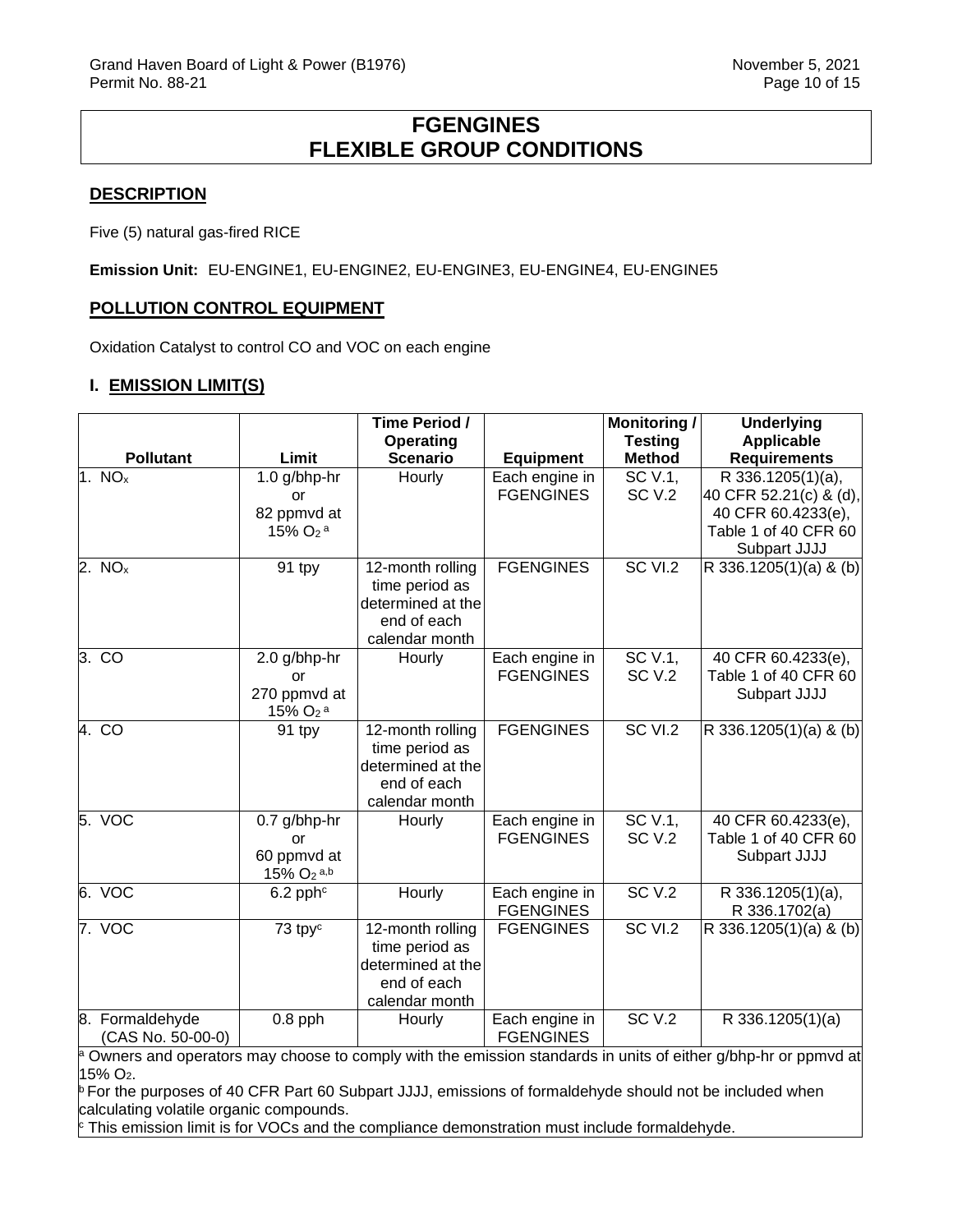#### **II. MATERIAL LIMIT(S)**

1. The permittee shall only burn natural gas in each engine within FGENGINES. **(R 336.1205(1)(a), R 336.1702(a))**

#### **III. PROCESS/OPERATIONAL RESTRICTION(S)**

- 1. The permittee shall operate and maintain each unit in FGENGINES such that it meets the emission limits in SC I.1, I.3, and I.5 over the entire life of the engine. **(40 CFR 60.4234)**
- 2. Within 180 days after trial operation, the permittee shall submit, implement, and maintain a malfunction abatement plan (MAP) as described in Rule 911(2) for FGENGINES. The MAP shall, at a minimum, specify the following:
	- a) A complete preventative maintenance program including identification of the supervisory personnel responsible for overseeing the inspection, maintenance, and repair of air-cleaning devices, a description of the items or conditions that shall be inspected, the frequency of the inspections or repairs, and an identification of the major replacement parts that shall be maintained in inventory for quick replacement.
	- b) An identification of the source and air-cleaning device operating variables that shall be monitored to detect a malfunction or failure, the normal operating range of these variables, and a description of the method of monitoring or surveillance procedures.
	- c) A description of the corrective procedures or operational changes that shall be taken in the event of a malfunction or failure to achieve compliance with the applicable emission limits.

If at any time the MAP fails to address or inadequately addresses an event that meets the characteristics of a malfunction, the permittee shall amend the MAP within 90 days after such an event occurs. The permittee shall also amend the MAP within 90 days if new equipment is installed or upon request from the AQD District Supervisor. The permittee shall submit the MAP and any amendments to the MAP to the AQD District Supervisor for review and approval. If the AQD does not notify the permittee within 90 days of submittal, the MAP or amended MAP shall be considered approved. Until an amended plan is approved, the permittee shall implement corrective procedures or operational changes to achieve compliance with all applicable emission limits. **(R 336.1910, R 336.1911)**

- 3. The permittee shall keep a maintenance plan for FGENGINES and shall, to the extent practicable, maintain and operate each unit in a manner consistent with good air pollution control practice for minimizing emissions. **(40 CFR 60.4243(b)(2)(ii))**
- 4. The permittee shall not operate FGENGINES for more than 23,500 hours per 12-month rolling time period as determined at the end of each calendar month. **(R 336.1205(1)(a) & (b))**

#### **IV. DESIGN/EQUIPMENT PARAMETER(S)**

- 1. The nameplate capacity of each unit in FGENGINES shall not exceed 3,500 HP. **(R 336.1205(1)(a) & (b))**
- 2. The permittee shall equip and maintain each unit in FGENGINES with a non-resettable hours meter to continuously monitor the operating hours of operation. **(R 336.1205(1)(a) & (b))**
- 3. The permittee shall not operate each engine within FGENGINES unless each respective oxidation catalyst is installed, maintained, and operated in a satisfactory manner. Satisfactory manner includes operating and maintaining each control device in accordance with an approved MAP for each unit in FGENGINES as required in SC III.2. **(R 336.1205(1)(a) & (b), R 336.1702, R 336.1910)**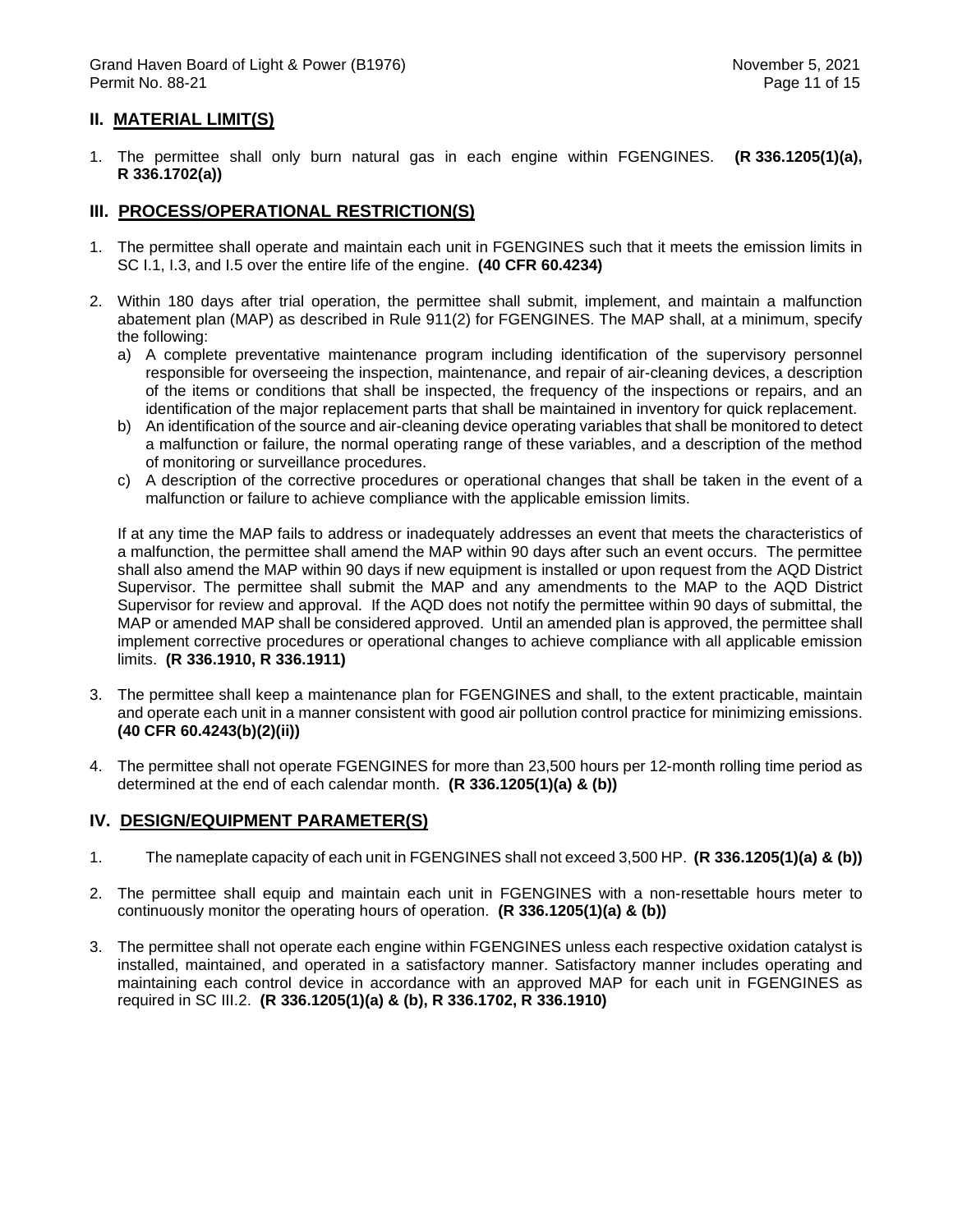## **V. TESTING/SAMPLING**

Records shall be maintained on file for a period of five years. **(R 336.1201(3))**

- 1. In order to demonstrate compliance for the emission limits for  $NO<sub>x</sub>$ , CO and VOC (excluding formaldehyde) in SC I.1, I.3, and I.5:
	- a. Conduct an initial performance test within one year after startup of the engine.
	- b. Conduct subsequent performance testing every 8,760 operating hours or 3 years, whichever comes first thereafter to demonstrate compliance.
	- c. The performance tests shall be conducted according to 40 CFR 60.4244 and Table 2 of 40 CFR Part 60 Subpart JJJJ.

No less than 30 days prior to testing, the permittee shall submit a complete test plan to the AQD Technical Programs Unit and District Office. The permittee must submit a complete report of the test results to the AQD Technical Programs Unit and District Office within 60 days following the last date of the test. **(40 CFR 60.4243(b)(2)(ii), 40 CFR 60.4244, 40 CFR 60.4245(d), Table 2 of 40 CFR Part 60 Subpart JJJJ)**

2. Within one year of initial startup, the permittee shall verify NOx, CO, VOC, and formaldehyde emission rates from each engine within FGENGINES by testing at owner's expense, in accordance with Department requirements. The hourly emission rates shall be determined by the average of acceptable runs. Testing shall be performed using an approved EPA Method listed below.

| <b>Pollutant</b> | <b>Test Method Reference</b>                           |  |  |
|------------------|--------------------------------------------------------|--|--|
| NO <sub>x</sub>  | 40 CFR Part 60, Appendix A                             |  |  |
| CO               | 40 CFR Part 60, Appendix A                             |  |  |
| <b>VOCs</b>      | 40 CFR Part 60, Appendix A, 40 CFR Part 63, Appendix A |  |  |
| Formaldehyde     | 40 CFR Part 60, Appendix A, 40 CFR Part 63, Appendix A |  |  |

An alternate method, or a modification to the approved EPA Method, may be specified in an AQD approved Test Protocol. No less than 30 days prior to testing, the permittee shall submit a complete test plan to the AQD Technical Programs Unit and District Office. The AQD must approve the final plan prior to testing, including any modifications to the method in the test protocol that are proposed after initial submittal. The permittee must submit a complete report of the test results to the AQD Technical Programs Unit and District Office within 60 days following the last date of the test. **(R 336.1205, R 336.1702, R 336.1902, R 336.2001, R 336.2003, R 336.2004, 40 CFR 52.21(c) & (d))**

#### **VI. MONITORING/RECORDKEEPING**

Records shall be maintained on file for a period of five years. **(R 336.1201(3))**

- 1. The permittee shall complete all required calculations in a format acceptable to the AQD District Supervisor by the last day of the calendar month, for the previous calendar month, unless otherwise specified in any monitoring/recordkeeping special condition. **(R 336.1205(1)(a))**
- 2. The permittee shall calculate and record in a satisfactory manner monthly and 12-month rolling time period NO<sub>x</sub>, CO, and VOC mass emission records for FGENGINES, as required by SC I.2, I.4, and I.7. The permittee shall keep all records on file at the facility and make them available to the Department upon request. **(R 336.1205(1)(a) & (b))**
- 3. The permittee shall monitor and record in a satisfactory manner monthly and 12-month rolling time period hours of operation of FGENGINES, as required by SC III.4. The permittee shall keep all records on file at the facility and make them available to the Department upon request. **(R 336.1205(1)(a) & (b))**
- 4. The permittee shall keep, in a satisfactory manner, records of testing required in SC V.1 and maintenance records documenting that each unit in FGENGINES meets the applicable emission limitations contained in the federal Standards of Performance for New Stationary Sources 40 CFR Part 60, Subpart JJJJ. The permittee shall keep all records on file and make them available to the Department upon request. **(40 CFR 60.4245)**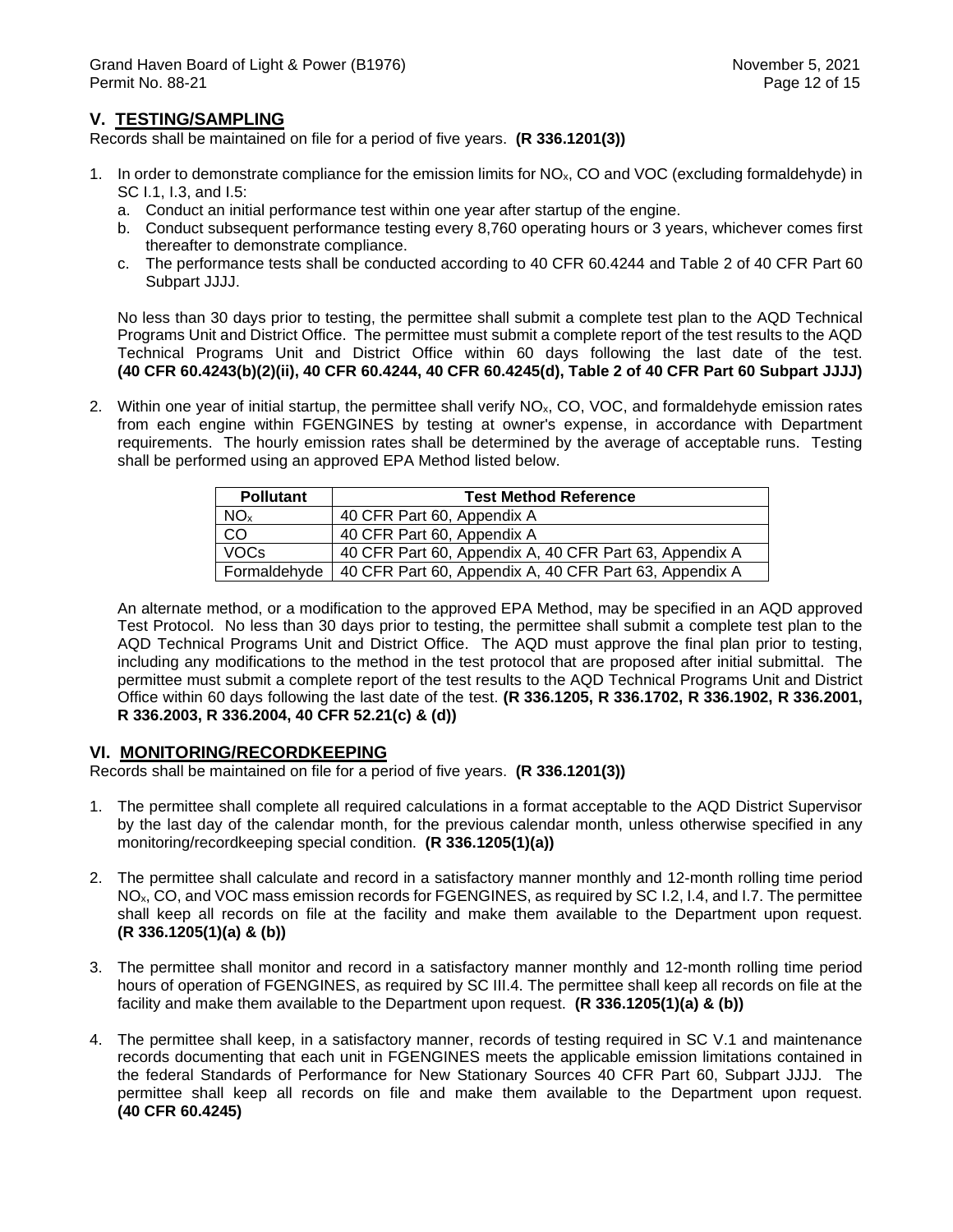- 5. The permittee shall keep records of the following information for each engine within FGENGINES:
	- a) All notifications submitted to comply with 40 CFR Part 60 Subpart JJJJ and all documentation supporting any notification.
	- b) Maintenance conducted on each unit in FGENGINES.
	- c) Documentation that each unit in FGENGINES meets the emission standards in 40 CFR 60.4233(e). **(40 CFR 60.4243(b)(1), 40 CFR 60.4245(a))**

## **VII. REPORTING**

- 1. Within 30 days after completion of the installation, construction, reconstruction, relocation, or modification authorized by this Permit to Install, the permittee or the authorized agent pursuant to Rule 204, shall notify the AQD District Supervisor, in writing, of the completion of the activity. Completion of the installation, construction, reconstruction, relocation, or modification is considered to occur not later than commencement of trial operation of each engine within FGENGINES. **(R 336.1201(7)(a))**
- 2. The permittee must submit an initial notification within 30 days of commencement of construction as required in 40 CFR 60.7(a)(1), for each engine within FGENGINES that has not been certified by an engine manufacturer to meet the emission standards in 40 CFR 60.4231. The notification must include the following information:
	- a) Name and address of the owner or operator;
	- b) The address of the affected source;
	- c) The engine make, model, engine family, serial number, model year, maximum engine power, and engine displacement;
	- d) The engine emission control equipment; and
	- e) Fuel used in the engine. **(40 CFR 60.4245(c))**

## **VIII. STACK/VENT RESTRICTION(S)**

The exhaust gases from the stacks listed in the table below shall be discharged unobstructed vertically upwards to the ambient air unless otherwise noted:

| <b>Stack &amp; Vent ID</b> | <b>Maximum Exhaust</b><br>Diameter /<br><b>Dimensions</b><br>(inches) | <b>Minimum Height</b><br><b>Above Ground</b><br>(feet) | <b>Underlying Applicable</b><br><b>Requirements</b> |
|----------------------------|-----------------------------------------------------------------------|--------------------------------------------------------|-----------------------------------------------------|
| 1. SVENGINE1               | 20                                                                    | 60                                                     | 40 CFR 52.21(c) & (d)                               |
| 2. SVENGINE2               | 20                                                                    | 60                                                     | 40 CFR 52.21(c) & (d)                               |
| 3. SVENGINE3               | 20                                                                    | 60                                                     | 40 CFR 52.21(c) & (d)                               |
| 4. SVENGINE4               | 20                                                                    | 60                                                     | 40 CFR 52.21(c) & (d)                               |
| 5. SVENGINE5               | 20                                                                    | 60                                                     | 40 CFR 52.21(c) & (d)                               |

# **IX. OTHER REQUIREMENT(S)**

- 1. The permittee shall comply with the provisions of the federal Standards of Performance for New Stationary Sources as specified in 40 CFR Part 60, Subpart A and Subpart JJJJ, as they apply to each engine within FGENGINES. **(40 CFR Part 60 Subparts A and JJJJ)**
- 2. The permittee shall comply with all provisions of the National Emission Standards for Hazardous Air Pollutants as specified in 40 CFR Part 63, Subparts A and ZZZZ, as they apply to each unit in FGENGINES. **(40 CFR Part 63 Subparts A and ZZZZ)**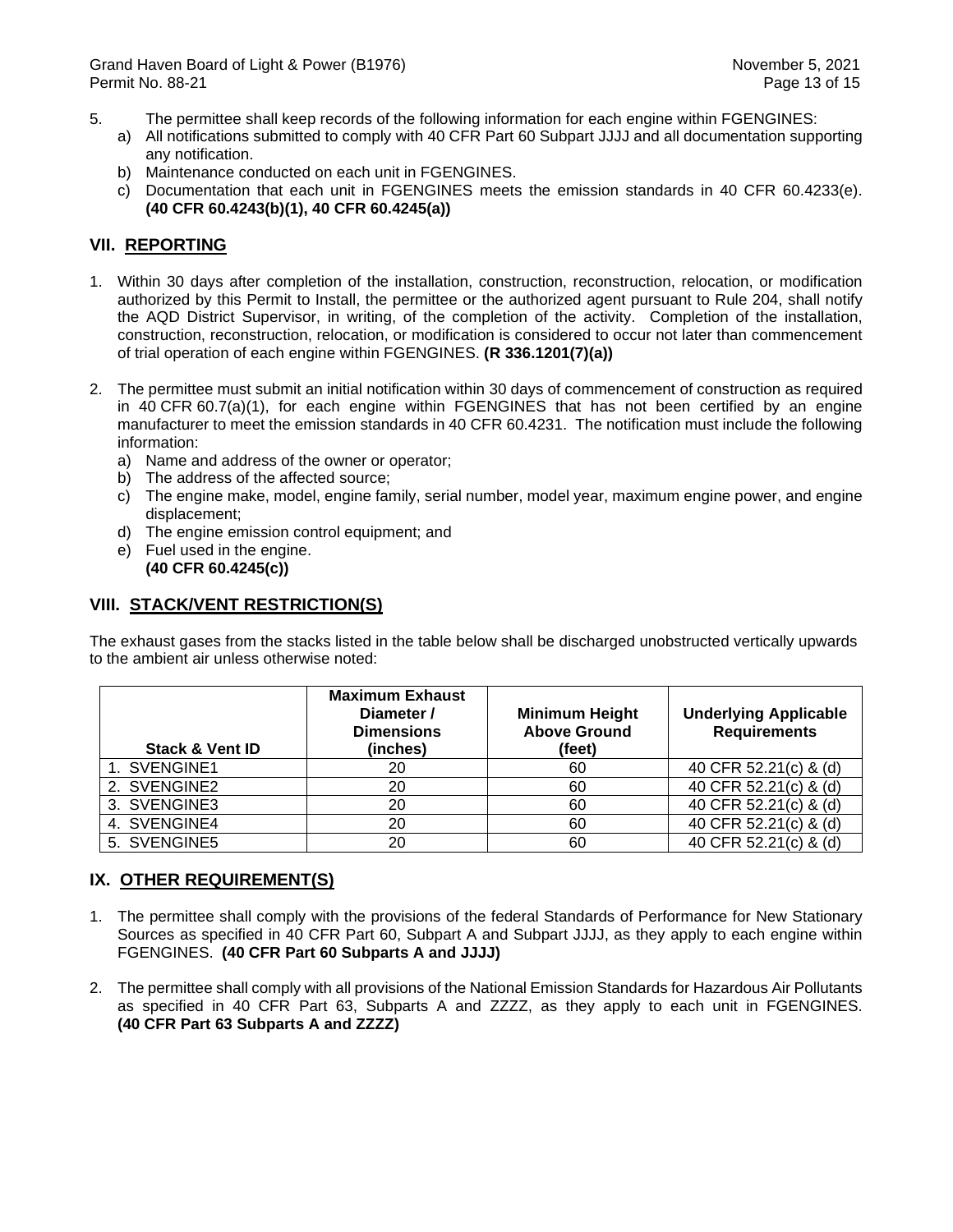# **FGFACILITY CONDITIONS**

#### <span id="page-14-0"></span>**DESCRIPTION**

The following conditions apply source-wide to all process equipment including equipment covered by other permits, grand-fathered equipment, and exempt equipment.

#### **POLLUTION CONTROL EQUIPMENT**

Control devices within each emission unit.

#### **I. EMISSION LIMIT(S)**

| <b>Pollutant</b>                            | Limit     | Time Period /<br><b>Operating Scenario</b>                                            | <b>Equipment</b>  | <b>Monitoring/</b><br><b>Testing</b><br><b>Method</b> | <b>Underlying</b><br>Applicable<br><b>Requirements</b> |
|---------------------------------------------|-----------|---------------------------------------------------------------------------------------|-------------------|-------------------------------------------------------|--------------------------------------------------------|
| 1. Formaldehyde<br>(CAS No. 50-<br>$(00-0)$ | $9.6$ tpy | 12-month rolling time<br>period as determined at<br>the end of each<br>calendar month | <b>FGFACILITY</b> | SC VI.2                                               | R 336.1205(1)(a)<br>& (b)                              |

## **II. MATERIAL LIMIT(S)**

NA

# **III. PROCESS/OPERATIONAL RESTRICTION(S)**

NA

# **IV. DESIGN/EQUIPMENT PARAMETER(S)**

NA

## **V. TESTING/SAMPLING**

NA

#### **VI. MONITORING/RECORDKEEPING**

Records shall be maintained on file for a period of five years. **(R 336.1201(3))**

- 1. The permittee shall complete all required calculations in a format acceptable to the AQD District Supervisor by the last day of the calendar month, for the previous calendar month, unless otherwise specified in any monitoring/recordkeeping special condition. The permittee shall keep records on file at the facility and make them available to the Department upon request. **(R 336.1205(1)(a) & (b))**
- 2. The permittee shall keep, in a satisfactory manner, emission calculations for Formaldehyde (CAS No. 50-00-0) in tons per 12-month rolling time period. Emission calculations shall be performed based on throughput records and emission factors obtained from the most recent source-specific emission testing, emission factors from the manufacturer, USEPA AP-42, or other methods approved by the AQD District Supervisor. **(R 336.1205(1)(a) & (b))**